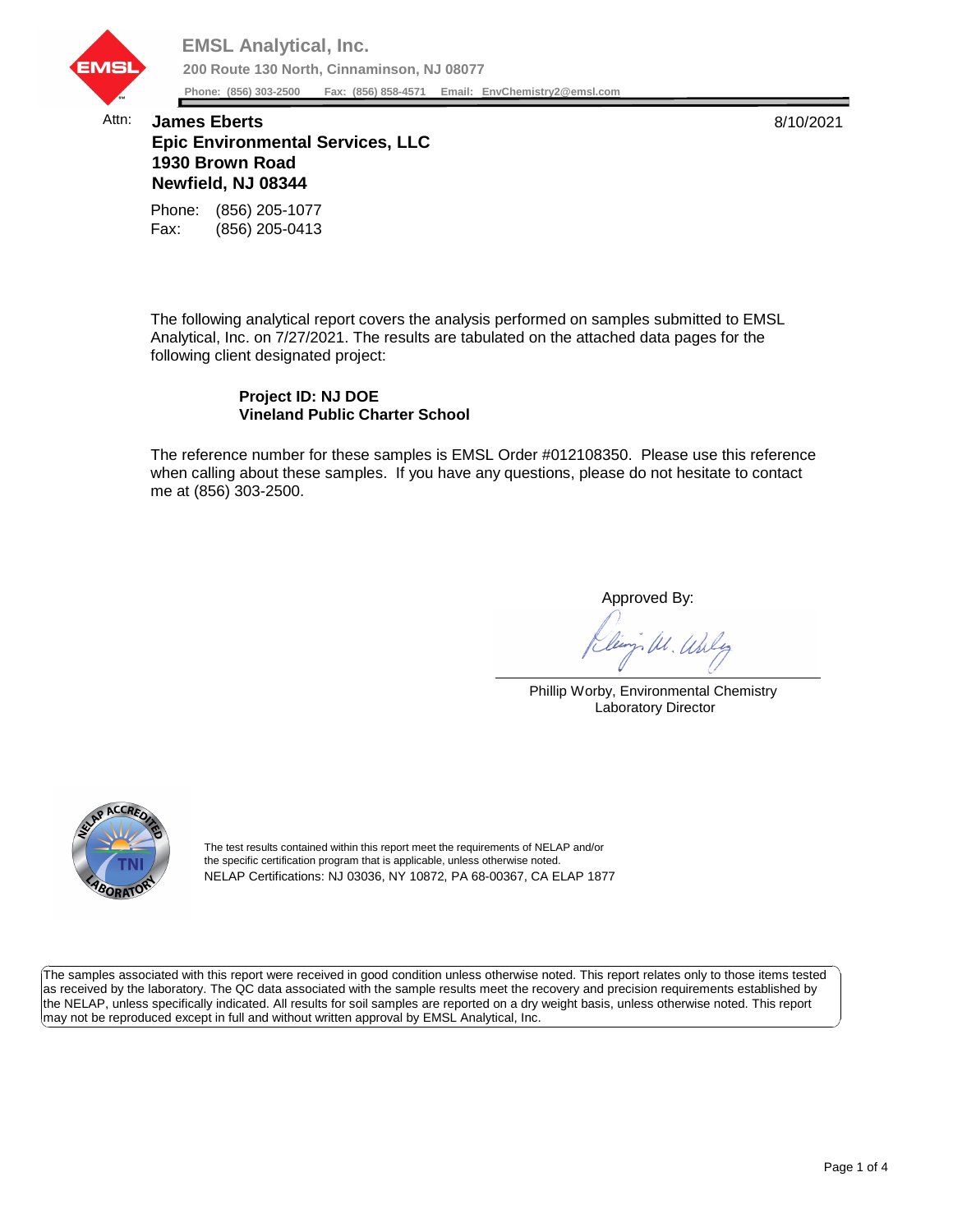| EMSI                                                                                                                                                                  | <b>EMSL Analytical, Inc.</b><br>200 Route 130 North, Cinnaminson, NJ 08077<br>Phone/Fax:<br>(856) 303-2500 / (856) 858-4571<br>http://www.EMSL.com | EnvChemistry2@emsl.com      |                                                      |                          | <b>EMSL Order:</b><br>CustomerID:<br>CustomerPO:<br>ProjectID: |           | 012108350<br>EPIC62<br>NJ-DOE<br>NJ DOE |                |
|-----------------------------------------------------------------------------------------------------------------------------------------------------------------------|----------------------------------------------------------------------------------------------------------------------------------------------------|-----------------------------|------------------------------------------------------|--------------------------|----------------------------------------------------------------|-----------|-----------------------------------------|----------------|
| Attn:<br><b>James Eberts</b><br><b>Epic Environmental Services, LLC</b><br>1930 Brown Road<br>Newfield, NJ 08344<br><b>Vineland Public Charter School</b><br>Project: |                                                                                                                                                    | Phone:<br>Fax:<br>Received: | (856) 205-1077<br>(856) 205-0413<br>07/27/21 9:00 AM |                          |                                                                |           |                                         |                |
|                                                                                                                                                                       |                                                                                                                                                    | <b>Analytical Results</b>   |                                                      |                          |                                                                |           |                                         |                |
| <b>Client Sample Description</b>                                                                                                                                      | <b>VPENN-SO-NURR</b><br>Nurse's Office Restroom                                                                                                    |                             | Collected:                                           | 7/24/2021<br>9:59:00 AM  | Lab ID:                                                        |           | 012108350-0001                          |                |
| <b>Method</b>                                                                                                                                                         | <b>Parameter</b>                                                                                                                                   | <b>Result</b>               | <b>RL Units</b>                                      |                          | Prep<br>Date & Analyst                                         |           | <b>Analysis</b><br>Date & Analyst       |                |
| <b>METALS</b>                                                                                                                                                         |                                                                                                                                                    |                             |                                                      |                          |                                                                |           |                                         |                |
| 200.8                                                                                                                                                                 | Lead                                                                                                                                               | <b>ND</b>                   | $1.00$ ppb                                           |                          | 8/9/2021                                                       | <b>VD</b> | 08/10/21 9:39                           | <b>VD</b>      |
| <b>Client Sample Description</b>                                                                                                                                      | VPENN-WC-HALL1<br>Hall by Rm 111                                                                                                                   |                             | Collected:                                           | 7/24/2021<br>10:01:00 AM | Lab ID:                                                        |           | 012108350-0003                          |                |
| <b>Method</b>                                                                                                                                                         | <b>Parameter</b>                                                                                                                                   | <b>Result</b>               | <b>RL Units</b>                                      |                          | Prep<br>Date & Analyst                                         |           | <b>Analysis</b><br>Date & Analyst       |                |
| <b>METALS</b>                                                                                                                                                         |                                                                                                                                                    |                             |                                                      |                          |                                                                |           |                                         |                |
| 200.8                                                                                                                                                                 | Lead                                                                                                                                               | <b>ND</b>                   | $1.00$ ppb                                           |                          | 8/9/2021                                                       | VD.       | 08/10/21 9:44                           | V <sub>D</sub> |
| <b>Client Sample Description</b>                                                                                                                                      | VPENN-BF-HALL1<br>Hall by Rm 111                                                                                                                   |                             | Collected:                                           | 7/24/2021<br>10:01:00 AM | Lab ID:                                                        |           | 012108350-0004                          |                |
| <b>Method</b>                                                                                                                                                         | <b>Parameter</b>                                                                                                                                   | <b>Result</b>               | <b>RL Units</b>                                      |                          | Prep<br>Date & Analyst                                         |           | <b>Analysis</b><br>Date & Analyst       |                |
| <b>METALS</b>                                                                                                                                                         |                                                                                                                                                    |                             |                                                      |                          |                                                                |           |                                         |                |
| 200.8                                                                                                                                                                 | Lead                                                                                                                                               | <b>ND</b>                   | 1.00 ppb                                             |                          | 8/9/2021                                                       | VD.       | 08/10/21 9:45                           | VD.            |
| <b>Client Sample Description</b>                                                                                                                                      | VPENN-TL-FAC<br><b>Faculty Room</b>                                                                                                                |                             | Collected:                                           | 7/24/2021<br>10:02:00 AM | Lab ID:                                                        |           | 012108350-0005                          |                |
| <b>Method</b>                                                                                                                                                         | <b>Parameter</b>                                                                                                                                   | <b>Result</b>               | <b>RL Units</b>                                      |                          | Prep<br>Date & Analyst                                         |           | <b>Analysis</b><br>Date & Analyst       |                |
| <b>METALS</b>                                                                                                                                                         |                                                                                                                                                    |                             |                                                      |                          |                                                                |           |                                         |                |
| 200.8                                                                                                                                                                 | Lead                                                                                                                                               | <b>ND</b>                   | $1.00$ ppb                                           |                          | 8/9/2021                                                       | <b>VD</b> | 08/10/21 9:46                           | <b>VD</b>      |
| <b>Client Sample Description</b>                                                                                                                                      | VPENN-WC-HALL2<br>Hall by Room 212                                                                                                                 |                             | Collected:                                           | 7/24/2021<br>10:03:00 AM | Lab ID:                                                        |           | 012108350-0007                          |                |
| <b>Method</b>                                                                                                                                                         | <b>Parameter</b>                                                                                                                                   | <b>Result</b>               | <b>RL Units</b>                                      |                          | Prep<br>Date & Analyst                                         |           | <b>Analysis</b><br>Date & Analyst       |                |
| <b>METALS</b>                                                                                                                                                         |                                                                                                                                                    |                             |                                                      |                          |                                                                |           |                                         |                |
| 200.8                                                                                                                                                                 | Lead                                                                                                                                               | <b>ND</b>                   | 1.00 ppb                                             |                          | 8/9/2021                                                       | <b>VD</b> | 08/10/21 9:52                           | <b>VD</b>      |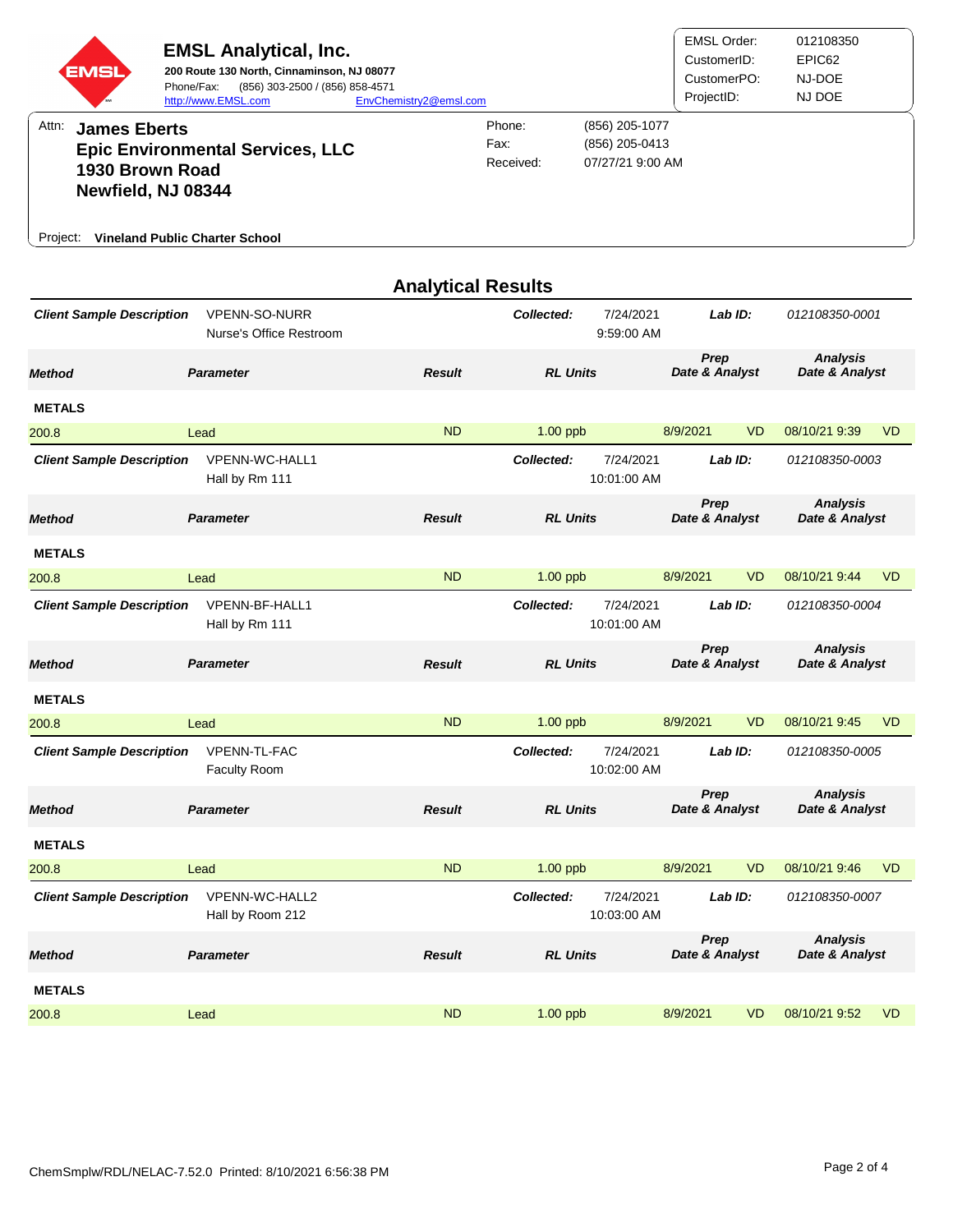| <b>EMSL Analytical, Inc.</b><br>200 Route 130 North, Cinnaminson, NJ 08077<br>EMS<br>Phone/Fax:<br>http://www.EMSL.com<br>Attn:<br><b>James Eberts</b><br><b>Epic Environmental Services, LLC</b><br>1930 Brown Road<br>Newfield, NJ 08344 | EnvChemistry2@emsl.com<br>Phone:<br>Fax:<br>Received: | (856) 205-1077<br>(856) 205-0413<br>07/27/21 9:00 AM | <b>EMSL Order:</b><br>CustomerID:<br>CustomerPO:<br>ProjectID: |                          | 012108350<br>EPIC62<br>NJ-DOE<br>NJ DOE |           |                                   |                |
|--------------------------------------------------------------------------------------------------------------------------------------------------------------------------------------------------------------------------------------------|-------------------------------------------------------|------------------------------------------------------|----------------------------------------------------------------|--------------------------|-----------------------------------------|-----------|-----------------------------------|----------------|
| Project:                                                                                                                                                                                                                                   | <b>Vineland Public Charter School</b>                 |                                                      |                                                                |                          |                                         |           |                                   |                |
|                                                                                                                                                                                                                                            |                                                       | <b>Analytical Results</b>                            |                                                                |                          |                                         |           |                                   |                |
| <b>Client Sample Description</b>                                                                                                                                                                                                           | VPENN-BF-HALL2<br>Hall by Room 212                    |                                                      | Collected:                                                     | 7/24/2021<br>10:04:00 AM | Lab ID:                                 |           | 012108350-0008                    |                |
| <b>Method</b>                                                                                                                                                                                                                              | <b>Parameter</b>                                      | <b>Result</b>                                        | <b>RL Units</b>                                                |                          | Prep<br>Date & Analyst                  |           | <b>Analysis</b><br>Date & Analyst |                |
| <b>METALS</b>                                                                                                                                                                                                                              |                                                       |                                                      |                                                                |                          |                                         |           |                                   |                |
| 200.8                                                                                                                                                                                                                                      | Lead                                                  | <b>ND</b>                                            | $1.00$ ppb                                                     |                          | 8/9/2021                                | VD.       | 08/10/21 9:53                     | V <sub>D</sub> |
| <b>Client Sample Description</b>                                                                                                                                                                                                           | VPENN-WC-HALL3<br>Hall by Room 211                    |                                                      | Collected:                                                     | 7/24/2021<br>10:05:00 AM | Lab ID:                                 |           | 012108350-0009                    |                |
| <b>Method</b>                                                                                                                                                                                                                              | <b>Parameter</b>                                      | <b>Result</b>                                        | <b>RL Units</b>                                                |                          | Prep<br>Date & Analyst                  |           | <b>Analysis</b><br>Date & Analyst |                |
| <b>METALS</b>                                                                                                                                                                                                                              |                                                       |                                                      |                                                                |                          |                                         |           |                                   |                |
| 200.8                                                                                                                                                                                                                                      | Lead                                                  | <b>ND</b>                                            | $1.00$ ppb                                                     |                          | 8/9/2021                                | <b>VD</b> | 08/10/21 9:54                     | <b>VD</b>      |
| <b>Client Sample Description</b>                                                                                                                                                                                                           | VPENN-BF-HALL3<br>Hall by Room 211                    |                                                      | Collected:                                                     | 7/24/2021<br>10:06:00 AM | Lab ID:                                 |           | 012108350-0010                    |                |
| <b>Method</b>                                                                                                                                                                                                                              | <b>Parameter</b>                                      | <b>Result</b>                                        | <b>RL Units</b>                                                |                          | Prep<br>Date & Analyst                  |           | <b>Analysis</b><br>Date & Analyst |                |
| <b>METALS</b>                                                                                                                                                                                                                              |                                                       |                                                      |                                                                |                          |                                         |           |                                   |                |
| 200.8                                                                                                                                                                                                                                      | Lead                                                  | ND                                                   | $1.00$ ppb                                                     |                          | 8/9/2021                                | <b>VD</b> | 08/10/21 9:56                     | VD             |
| <b>Client Sample Description</b>                                                                                                                                                                                                           | <b>VPENN-KC-KIT</b><br>Kitchen                        |                                                      | Collected:                                                     | 7/24/2021<br>10:07:00 AM | Lab ID:                                 |           | 012108350-0011                    |                |
| <b>Method</b>                                                                                                                                                                                                                              | <b>Parameter</b>                                      | <b>Result</b>                                        | <b>RL Units</b>                                                |                          | Prep<br>Date & Analyst                  |           | <b>Analysis</b><br>Date & Analyst |                |
| <b>METALS</b>                                                                                                                                                                                                                              |                                                       |                                                      |                                                                |                          |                                         |           |                                   |                |
| 200.8                                                                                                                                                                                                                                      | Lead                                                  | 6.09                                                 | $1.00$ ppb                                                     |                          | 8/9/2021                                | VD.       | 08/10/21 9:57                     | VD.            |
| <b>Client Sample Description</b>                                                                                                                                                                                                           | VPENN-IM-KIT<br>Kitchen                               |                                                      | Collected:                                                     | 7/24/2021<br>10:14:00 AM | Lab ID:                                 |           | 012108350-0013                    |                |
| <b>Method</b>                                                                                                                                                                                                                              | <b>Parameter</b>                                      | <b>Result</b>                                        | <b>RL Units</b>                                                |                          | Prep<br>Date & Analyst                  |           | <b>Analysis</b><br>Date & Analyst |                |
| <b>METALS</b>                                                                                                                                                                                                                              |                                                       |                                                      |                                                                |                          |                                         |           |                                   |                |
| 200.8                                                                                                                                                                                                                                      | Lead                                                  | <b>ND</b>                                            | $1.00$ ppb                                                     |                          | 8/2/2021                                | KG        | 08/04/21 20:41                    | <b>JW</b>      |